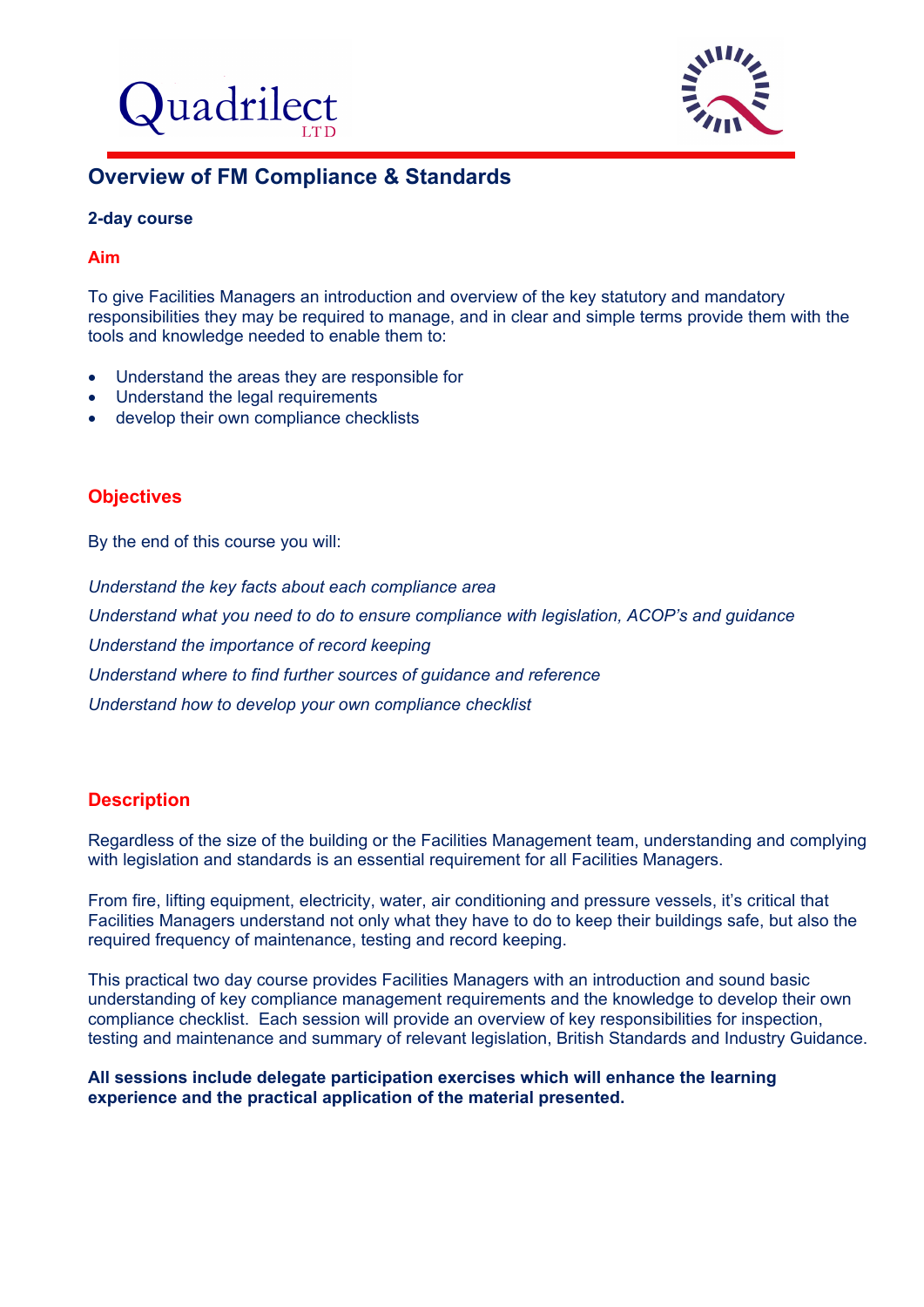### **Programme – Day 1**

### **9:30-16:30**

- 9.30 Welcome Trainer welcome, housekeeping and introductions.
- 9.50 Introduction to Compliance Explanation of how Regulations, British Standards and Industry Guidance apply. Overview of latest HSE statistics. General points to consider to ensure compliance. Discussion around roles and responsibilities.
- 10.30 Asbestos
- 11.00 Tea/coffee
- 11.15 Air Conditioning
- 12.00 Chemicals & Harmful Substances
- 12.45 Lunch
- 13.30 Managing Contractors
- 14.45 Tea/coffee
- 15.00 Electricity
- 16.00 Noise
- 16.30 Close

### **Programme - Day 2**

#### **9:00-16:30**

- 9.00 Fire Risk Assessment, Fire Systems & Fire Equipment
- 10.30 Tea/coffee
- 10.45 Gas
- 11.15 Heights
- 12.45 Lunch
- 13.45 Lifts and Lifting Equipment
- 14.00 Pressure Vessels
- 14.45 Tea/coffee
- 15.00 Water
- 16.00 Further Guidance Overview of useful websites and resources for further guidance.
- 16.30 Course Summary and Close.